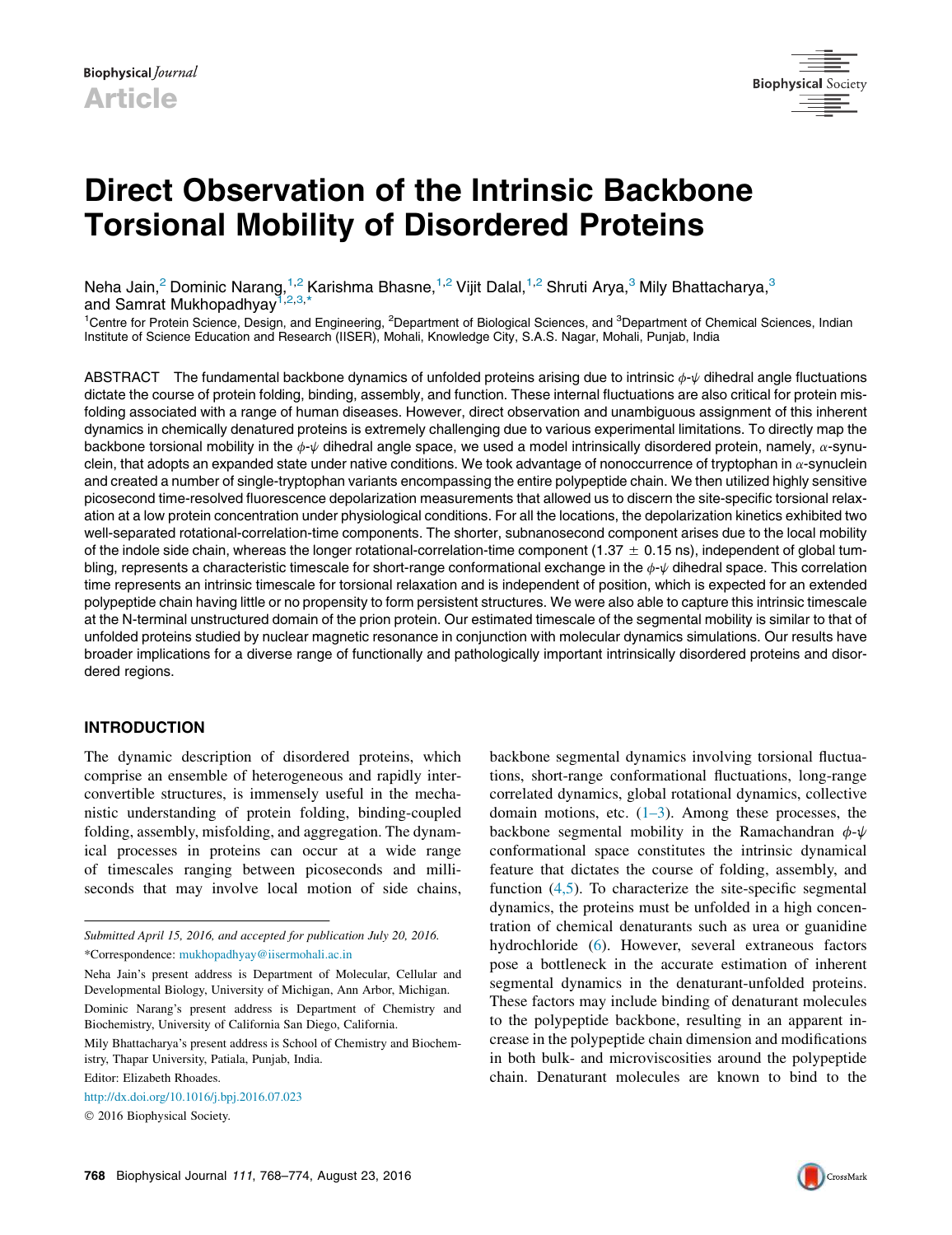polypeptide chains and alter the chain dynamics (7,8). Therefore, in the denatured state, the backbone dynamics is expected to be significantly dampened, and hence, the measured timescale of the mobility is likely to be overestimated. To circumvent this problem, we have chosen a natively unfolded, or intrinsically disordered protein (IDP), to monitor the residue-specific segmental mobility under native physiological conditions.

IDPs belong to the emerging class of proteins that do not undergo autonomous folding into a well-defined 3D structure and are associated with a number of functions and diseases (9–13). The astonishing conformational plasticity of IDPs allows them to sample a wide range of structural ensembles under the native (physiological) condition due to the presence of (independent) large-amplitude internal backbone dynamics. Therefore, IDPs are well-suited to study the short-range backbone segmental mobility under native conditions. For our studies, we have used a model IDP, namely human  $\alpha$ -synuclein, which has been extensively characterized as an extended IDP in the monomeric form under physiological conditions  $(14-23)$ .  $\alpha$ -synuclein, a 140-residue presynaptic protein, adopts an ensemble of disordered states that have some propensity to exhibit long-range interactions (17–20), and it is implicated in the etiology of Parkinson's disease in its aggregated form (15). An IDP such as  $\alpha$ -synuclein, comprising predominantly an ensemble of expanded coils, is largely devoid of stable local interactions, and therefore, we envisioned that the observed chain dynamics can be unambiguously attributed to the large-scale segmental mobility arising due to backbone torsional fluctuations. In this work, we have performed residue-specific fluorescence depolarization studies using picosecond time-resolved fluorescence anisotropy measurements to discern the side-chain and backbone dynamics. We first describe the dynamic characteristics of a model (globular) protein, namely,  $\beta_2$ -microglobulin in its folded- and unfolded forms. We then characterize the intrinsic backbone torsional mobility of a natively disordered state of  $\alpha$ -synuclein in a site-specific manner. Finally, we show that this inherent backbone dynamics is also present in an intrinsically disordered segment of a folded protein, such as the prion protein.

### MATERIALS AND METHODS

## Mutagenesis, protein expression, purification, and sample preparation

Human  $\alpha$ -synuclein cloned in pT7-7 plasmid and transformed into *Escher*ichia coli BL21(DE3) was used for protein expression. A single tryptophan (Trp) was introduced at 10 different residue positions (F4W, A27W, Y39W, A56W, A69W, A78W, A90W, A107W, A124W, and A140W) using the sitedirected mutagenesis kit QuikChange, purchased from Stratagene (San Diego, CA). The recombinantly expressed protein was expressed, purified, and characterized using the protocol described previously (24). Protein solutions prepared in Dulbecco's phosphate buffer saline (2.67 mM KCl, 1.47 mM KH<sub>2</sub>PO<sub>4</sub>, 138 mM NaCl, and 8.06 mM Na<sub>2</sub>HPO<sub>4</sub>; pH 7.4). Before every experiment, all the protein solutions were filtered through a 50 kDa AMICON filter to remove oligomers, if any, and then concentrated using a 3 kDa AMICON filter (Millipore, Billerica, MA). The stock of proteins was diluted to get a final concentration of 25  $\mu$ M. A recombinant human prion protein (PrP 90-231) gene cloned in pQE-30 was expressed in E. coli strain SG13009(pREP4) and purified using the protocol described previously (25). The protein samples were prepared in 5 mM phosphate buffer, pH 7.2. A single Trp mutant of human  $\beta_2$ -microglobulin was created using overlap extension polymerase chain reaction. The construct (W60F) was transformed into BL21 (DE3) pLysS E. coli strain. Protein purification was carried out using Q-Sepharose resin followed by gel filtration chromatography.

## Time-resolved fluorescence anisotropy measurements

Picosecond time-resolved fluorescence anisotropy decay measurements were carried out using a Ti:sapphire laser coupled to a time-correlated single-photon-counting setup as described in our previous publications (26). The laser wavelength of 885 nm frequency tripled (third harmonic output) to obtain an excitation wavelength of 295 nm. The instrument response function was collected using a dilute colloidal suspension and was estimated to be ~40 ps. The Trp fluorescence emission was collected using a microchannel plate photomultiplier (model 2809u; Hamamatsu, Hamamatsu City, Japan). The fluorescence intensity decays  $(I(t))$  were collected at the magic angle (54.7 ) at 350 nm with a bandpass of 10 nm. The photon counts at the peaks were at least 10,000. The intensity decays were deconvoluted with respect to the instrument response function and were analyzed using the equation

$$
I(t) = \sum_{i} \alpha_i e^{-t/\tau_i}, \qquad (1)
$$

where  $\alpha_i$  and  $\tau_i$  represent the contributions and lifetime, respectively, of the different lifetime components and were used in the anisotropy decay analysis.

For fluorescence depolarization measurements, fluorescence was collected at  $0^{\circ}$  ( $I_{\parallel}$  (t)) and  $90^{\circ}$  ( $I_{\perp}(t)$ ) with respect to the excitation polarization.  $I_{\parallel}(t)$  was always corrected using the G-factor that was independently obtained using the free Trp analog N-acetyl-L-tryptophanamide (NATA) in water (Fig. S1 in the Supporting Material). The anisotropy decays were analyzed by globally fitting  $I_{\parallel}(t)$  and  $I_{\perp}(t)$  using

$$
I \parallel (t) = \frac{I(t)[1 + 2r(t)]}{3}, \tag{2}
$$

$$
I \perp (t) = \frac{I(t)[1 - r(t)]}{3}.
$$
 (3)

The time-resolved anisotropy decays  $(r(t))$  can be described by a biexponential decay law that accounts for the fast and slow rotational correlation time components as given below.

$$
r(t) = r_0 \left[ \beta_{\text{fast}} \exp\left(-t/\phi_{\text{fast}}\right) + \beta_{\text{slow}} \exp\left(-t/\phi_{\text{slow}}\right) \right],\tag{4}
$$

where  $r_0$  represents the initial anisotropy of a Trp, and  $\phi_{\text{fast}}$  and  $\phi_{\text{slow}}$  represent the fast and slow rotational correlation times, respectively, with  $\beta_{\text{fast}}$ and  $\beta_{slow}$  as their corresponding amplitudes.  $r_0$  was estimated using NATA in glycerol and found to be  $0.200 \pm 0.005$ , which is close to the previously reported  $r_0$  value for Trp (27) (Fig. S1). In the anisotropy decay analysis program, an  $r_0$  value of 0.200  $\pm$  0.005 was used. To get an initial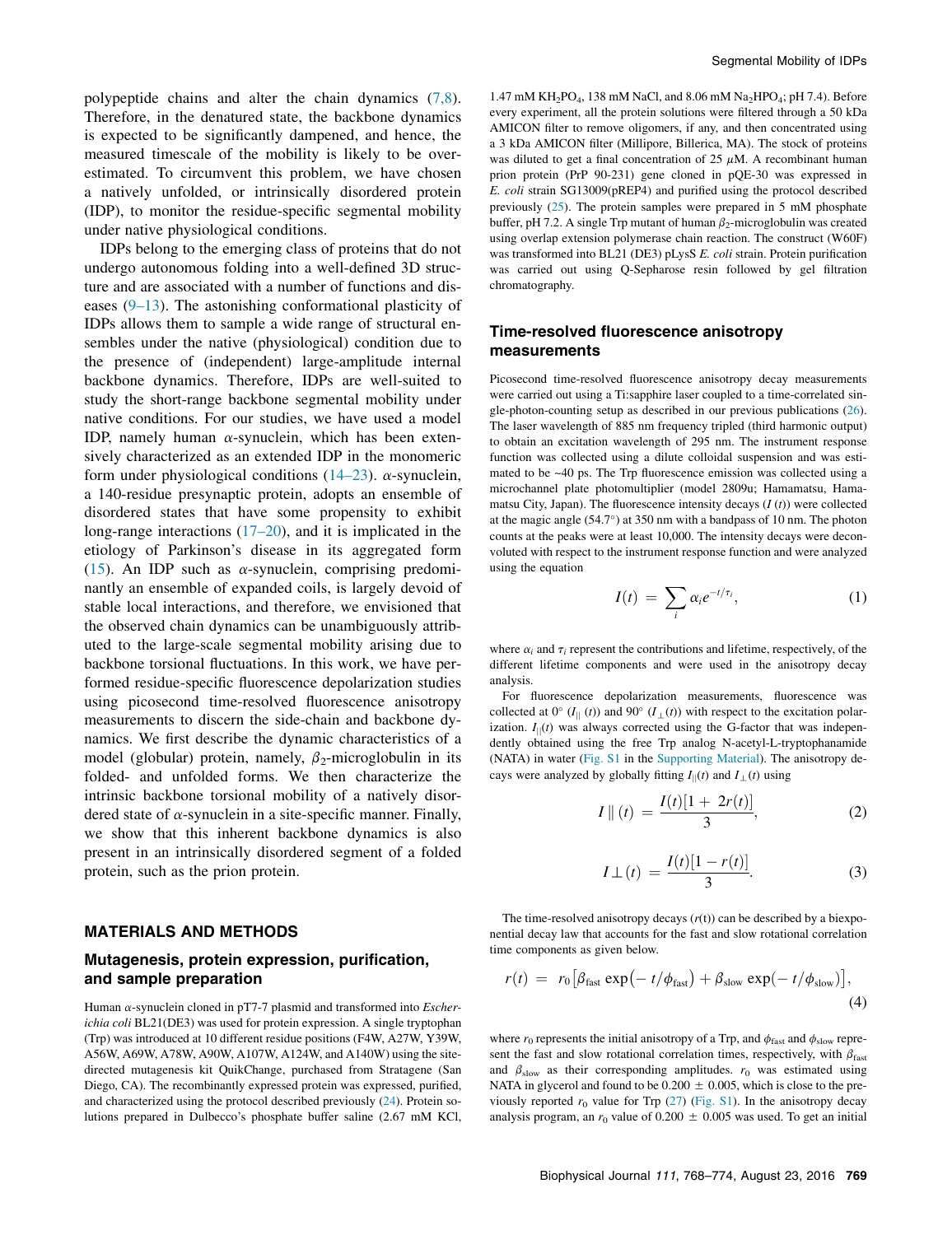estimate of all the anisotropy decay parameters, the analyses were performed by floating all the parameters. Subsequently, to assess the robustness of the recovered rotational correlation times, one rotational correlation time was fixed at different values, whereas the other parameters were floated. In each case, the goodness of fit was assessed by reduced  $\chi^2$  values, randomness of residuals, and autocorrelation analysis (see Figs. S3–S7 for representative data analysis, Table S1 for recovered parameters, and Table S2 for mean rotational correlation times with errors).

#### Dynamic-light-scattering measurements

The samples were prepared and filtered as described in the sample preparation section. The dynamic-light-scattering (DLS) measurements were carried out on a Zetasizer Nano ZS90 instrument (Malvern Instruments, Malvern, United Kingdom).

## RESULTS AND DISCUSSION

As a prelude, we first describe the characterization of the dynamic signatures of a (folded) globular protein in both the native and the denatured forms. To capture the dynamic characteristics at a high temporal resolution, we utilized picosecond time-resolved fluorescence depolarization measurements that offer some unique capabilities: 1) the high-time-resolution allows one to discern the chain dynamics down to picoseconds; 2) the autonomous dynamics of specific segments containing the probe can be determined in a site-specific manner without the influence of the entire protein; and 3) the high sensitivity of fluorescence is well-suited for studying the dynamics of the monomeric form of an aggregation-prone protein at low micromolar concentrations. The measurement of depolarization kinetics of Trp offers a powerful mean to delineate the different modes of rotational relaxation in proteins on the timescale of fluorescence decays (28–32). In these depolarization measurements, Trp is excited using polarized picosecond laser pulses, and the emission decays are collected at parallel and perpendicular polarizations. These intensity decays are globally analyzed to extract the different modes of dynamics in the range of picoseconds to nanoseconds (see Materials and Methods). The constructed time-resolved fluorescence anisotropy decay curves represent the depolarization kinetics and depict the randomization of the transition dipoles from an initial value to zero owing to the rotational relaxation of Trp due to local, segmental, and/or global protein motion. For instance, a folded globular protein containing a Trp, such as  $\beta_2$ -microglobulin, typically exhibits biexponential depolarization kinetics (Fig. 1) that can be described using a well-known ''wobbling-in-a-cone'' model (33,34). The early subnanosecond ( $\phi_{\text{fast}} \leq 0.2$  ns) component represents the local rotational motion of the Trp side chain, whereas the longer component ( $\phi_{slow} = -5$  ns) indicates the global tumbling of the entire protein that is related to the hydrodynamic radius ( $R_h = -2$  nm) by the Stokes-Einstein relationship (Eq. 5),

$$
\phi_{\text{slow}} = \frac{\frac{4}{3}\pi R_{\text{h}}^3 \eta}{k_{\text{B}} \mathbf{T}}, \tag{5}
$$

where  $\eta$  is the viscosity,  $k_B$  is the Boltzmann constant, and T is the absolute temperature.

Upon unfolding using a high concentration of guanidine hydrochloride, the longer rotational correlation time decreased to ~3 ns despite an increase in the overall hydrodynamic volume of the protein (Fig. 1 A). This correlation time, with the bulk viscosity correction, is in agreement with a previous report (26) and may correspond to the backbone segmental mobility, which is independent of the global rotational tumbling  $(Fig. 1 B)$ . However, as discussed earlier, the recovered correlation time cannot be used to quantify the segmental mobility in the denaturant-induced disordered state due to the change in the microviscosity and the binding of denaturant to the polypeptide chain. Therefore, we next measured the fluorescence depolarization kinetics of natively unfolded  $\alpha$ -synuclein to eliminate the extraneous factors. In addition, an expanded coil, such as  $\alpha$ -synuclein, is devoid of any stable intrachain interactions, and therefore, we conjectured that the observed polypeptide chain dynamics could be unambiguously attributed to the backbone torsional fluctuations. Before embarking on the depolarization measurements, we carried out DLS experiments on  $\alpha$ -synuclein to obtain its hydrodynamic size and an estimate of the rotational correlation time. Our DLS data revealed that the hydrodynamic radius  $(R<sub>h</sub>)$  of  $\alpha$ -synuclein is ~3 nm (Fig. S2), which is in accordance with a previous report (35). Therefore, according to Eq. 5, the rotational correlation time of the entire protein molecule was estimated to be ~25 ns.

Since  $\alpha$ -synuclein is devoid of Trp, we utilized sitedirected mutagenesis to incorporate single Trps at various residue positions over the entire polypeptide chain from the N- to the C-terminal ends  $(Fig. 2)$  and confirmed that the mutations did not affect the conformational characteristics of  $\alpha$ -synuclein (24). These single Trp variants enabled us to monitor the time-resolved fluorescence depolarization, which provided dynamical insights into the disordered polypeptide chain of  $\alpha$ -synuclein at the residue-specific level. For all nine different locations (residues 4, 27, 39, 56, 69, 78, 90, 124, and 140), analysis of the time-resolved anisotropy decays exhibited two well-separated rotational correlation time components (Fig. 3 and Eq. 4). The fast, subnanosecond component ( $\phi_{\text{fast}} = -0.2$  ns) reveals the local rotational mobility of Trp, resulting in ~50% depolarization of the initial anisotropy, and, as anticipated, the C-terminal residue (Trp-140) exhibited the end effect and showed much higher amplitude  $(-70%)$  of the local mobility. The remaining part of the depolarization kinetics is contributed by a longer nanosecond component  $(\phi_{slow})$ of  $1.37 \pm 0.15$  ns (Fig. 4), which is over an order of magnitude faster than the global correlation time estimated from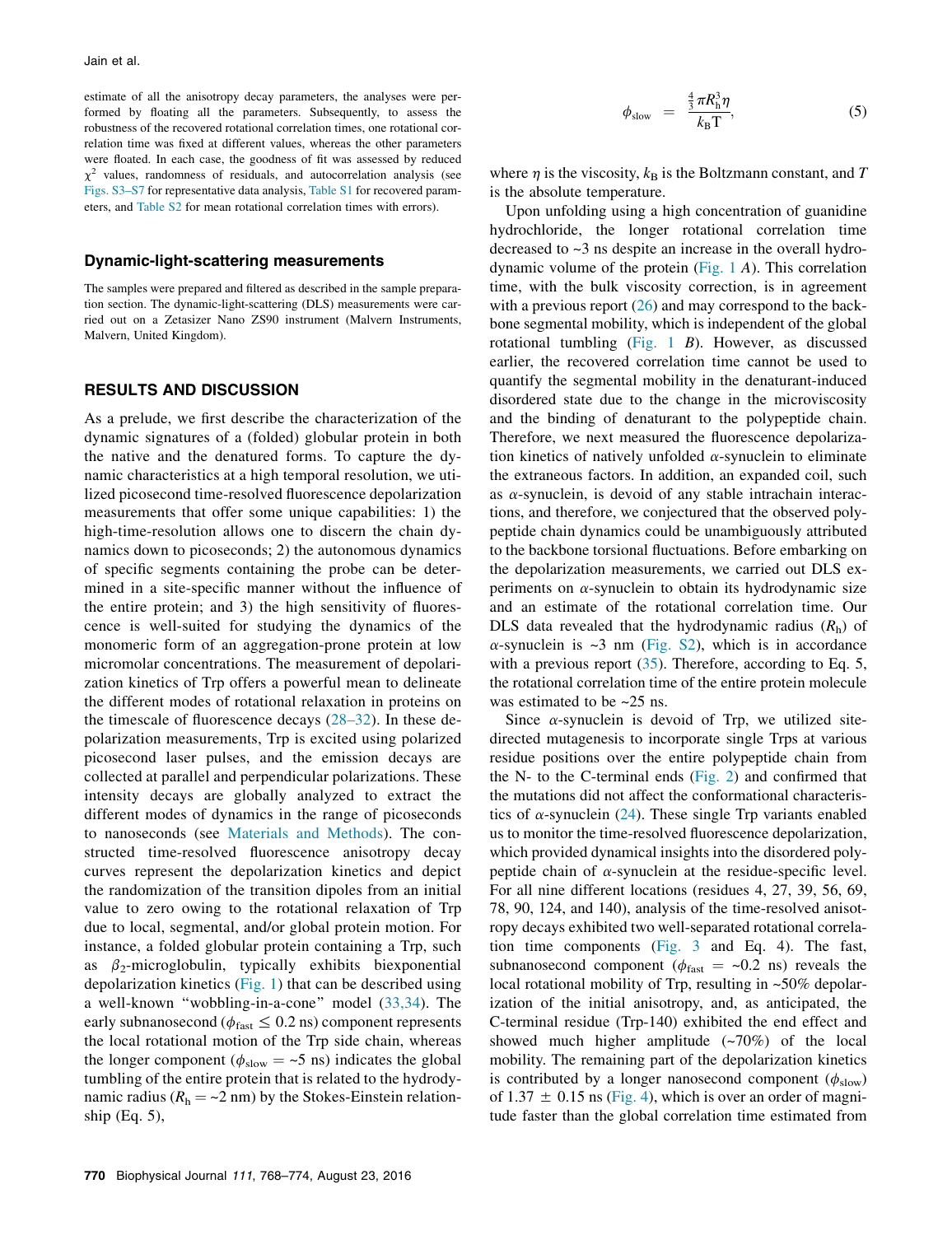

FIGURE 1 (A) Time-resolved fluorescence anisotropy decays of a single-Trp variant of  $\beta_2$ -microglobulin (Trp-95) in the native state (red solid circles), indicating local and global motions, and in the denatured state (4 M guanidine hydrochloride) (blue solid circles), indicating the segmental motion of the unfolded state. The black solid lines are anisotropy decay fits. For details of data acquisition and analysis, seeMaterials and Methods. See Fig. S1 for anisotropy decay of a free fluorophore in water and in a glycerolwater mixture. (B) Schematic of backbone torsional mobility of an unfolded polypeptide chain in the  $\phi$ - $\psi$  dihedral space. To see this figure in color, go online.

our DLS results (~25 ns) and hence cannot represent the global tumbling of the entire protein. Therefore, such a short rotational timescale indicated that the large-amplitude backbone segmental fluctuations in the disordered state are sufficient to completely depolarize the Trp transition dipoles.

If the depolarization of Trp anisotropy is solely governed by the torsional mobility, one would expect a dampened relaxation time at a pre-proline residue, since proline comprises a pyrrolidine ring with a fixed  $\phi$  of  $-60^{\circ}$  and imparts significant restriction on the  $\psi$  dihedral angle rotation of the preceding carbon atom  $(C^{\alpha}-C=O)$  (36). To test this hypothesis, we used another single Trp variant, previously created by us (24), at residue 107, which is located just before Pro-108 (Fig. 2 A). Indeed, this pre-proline residue exhibited restrained backbone mobility with a rotational correlation time of  $\sim$ 1.8 ns (Fig. 3 D), suggestive of limited conformational accessibility in the Ramachandran  $\phi$ - $\psi$  dihedral angle space. Taken together, a characteristic timescale of  $\phi_{slow}$  = ~1.4 ns indicates that the rotational correlation time is independent of the overall rotational tumbling and residue position, except for a pre-proline residue (Fig. 4). The constancy in  $\phi_{slow}$  along the polypeptide chain provides evidence in favor of the rapidly fluctuating ensemble of disordered states devoid of any significant local structure. In contrast to extended disordered proteins, the fluorescence depolarization kinetics of either folded proteins or collapsed globules, demonstrating small-amplitude backbone segmental mobility, can be satisfactorily explained by the rotational tumbling of the entire molecule, since the backbone dynamics does not significantly contribute to depolarization (26). Therefore, our observation is also consistent with the hypothesis that an extended polypeptide chain possesses a large-amplitude backbone flexibility that is independent of tumbling.

To demonstrate the power of fluorescence depolarization to capture the characteristic backbone dihedral fluctuations in the intrinsically disordered regions of globular proteins, we chose the human prion protein (PrP 90-231) containing an N-terminal unstructured segment juxtaposed with a predominantly helical globular domain. PrP, which is associated with (deadly) transmissible neurodegenerative diseases, switches to an amyloid state in vitro and contains a single Trp at residue position 99 encompassing the flexible disordered domain between residues 90 and 125

#### **A**

 $1$ MDVFMKGLSKAKEGVVAAAEKTKQGVAEAAGKTKEGVLYVGSKTKEGVVH $^{50}$  $^{51}$ GVATVAEKTKEQVTNVGGAVVTGVTAVAQKTVEGAGSIAAATGFVKKDQL $^{100}$  $^{101}$ GKNEEGÂPQEGILEDMPVDPDNEAYEMPSEEGYQDYEPEA $^{140}$ 



FIGURE 2 (A) Amino acid sequence of  $\alpha$ -synuclein. Underscored residues indicate sites of single-Trp mutations, and the asterisk indicates a pre-proline residue at position 107 (see text). (B) One of the NMR structures (18) of expanded  $\alpha$ -synuclein taken from the protein ensemble database (http://pedb.vib.be; PeDB: 9AAC; conformation no. 147) and generated using PyMOL (Version 1.8, Schrödinger, LLC, New York). Single Trp mutation positions are shown in yellow. To see this figure in color, go online.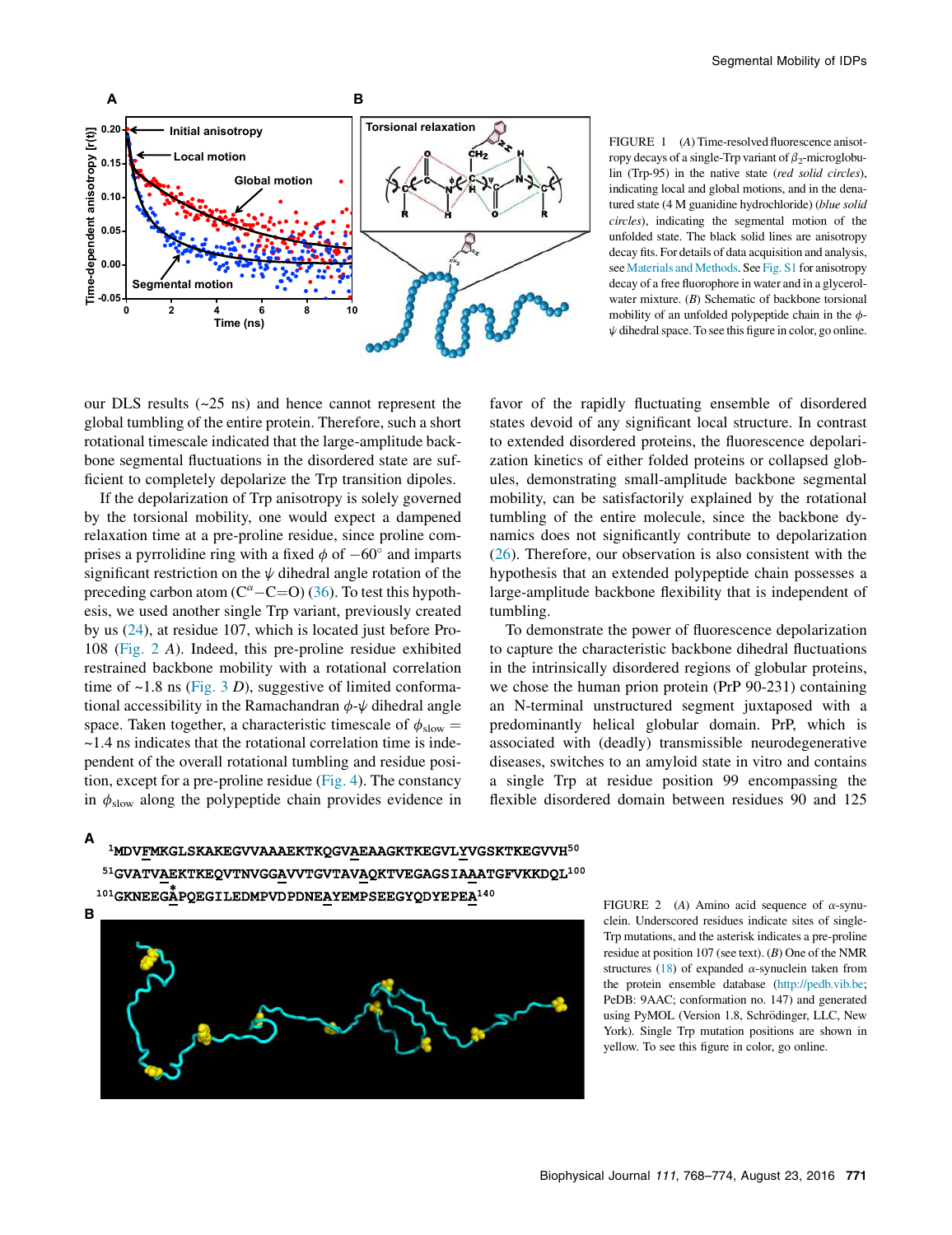

FIGURE 3 Representative time-resolved fluorescence anisotropy decays of single-Trp mutants of  $\alpha$ -synuclein. (A) Trp-39. (B) Trp-78. (C) Trp-140. The insets show the global fitting of parallel  $(I_{\parallel}(t))$  and perpendicular  $(I_{\perp}(t))$  intensity components. (D) Trp-107. The inset shows the overlay of the decay fits for Trp-78 and Trp-107 in the log scale, indicating a slower decay for Trp-107. The fits are indicated by black solid lines. See Materials and Methods for data acquisition and analysis and Table S1 for the mean fluorescence lifetime and the typical parameters associated with the decay analysis. See Figs. S3–S6 for the global fitting of parallel and perpendicular intensity decays, residual plots, and the autocorrelation analysis. A representative plot of rotational correlation time  $(\phi_{slow})$  and goodness of fit  $(\chi^2)$ , indicating the robustness of the recovered rotational correlation times, is shown in Fig. S7. To see this figure in color, go online.

(Fig. 5 A) (25,37–39). The time-resolved fluorescence anisotropy measurements revealed the presence of  $\phi_{slow} =$ ~1.3 ns, demonstrating the existence of intrinsic backbone dynamics in a disordered segment of a folded protein (Fig. 5 B). We point out that Trp-99 did not experience



FIGURE 4 Longer rotational correlation times  $(\phi_{slow})$  for different residue positions. The standard deviations were estimated from independent experiments and analyses. The asterisk indicates a slower correlation time for the pre-proline residue Trp-107. See Table S2 for the mean rotational correlation times with errors.

the presence of the folded domain, which is 26 residues away. Therefore, we suggest that the internal backbone dynamics will allow us to characterize a wide range of IDPs and will distinguish the flexible segments in intrinsically disordered regions of multidomain proteins.

The backbone segmental motion in proteins arises due to several rotatable  $C^{\alpha}$ -N and  $C^{\alpha}$ -C bonds on both sides of a residue, which is manifested in  $\phi_{slow}$ . Although the singlebond rotations occur on the picosecond timescale, the rotations around  $C^{\alpha}$ -N and  $C^{\alpha}$ -C bonds are hindered due to steric clashes, and therefore, the complete loss in the correlation observed by fluorescence depolarization requires torsional relaxation in the  $\phi$ - $\psi$  dihedral angle space over several residues on both sides. In other words, the torsional mobility in the  $\phi$ - $\psi$  dihedral angle space that is essential to completely randomize the transition dipole is felt over a short peptide length over which the correlation of direction is lost. Beyond a certain length, the fluorescence depolarization kinetics will be insensitive to the torsional relaxation. Therefore, the observed rotational relaxation time is linked to the persistence length of the polypeptide chain, in which the orientations of the segments are correlated. For disordered polypeptides in the excluded-volume limit, the local length scale spans nearly seven residues in which the correlated sequence-specific effects are manifested (40,41). In fact, our recovered correlation time  $(-1.4 \text{ ns})$  is in close agreement with the estimated reorientation timescale (1.3–1.6 ns) of 14-residue statistical (Kuhn's) segments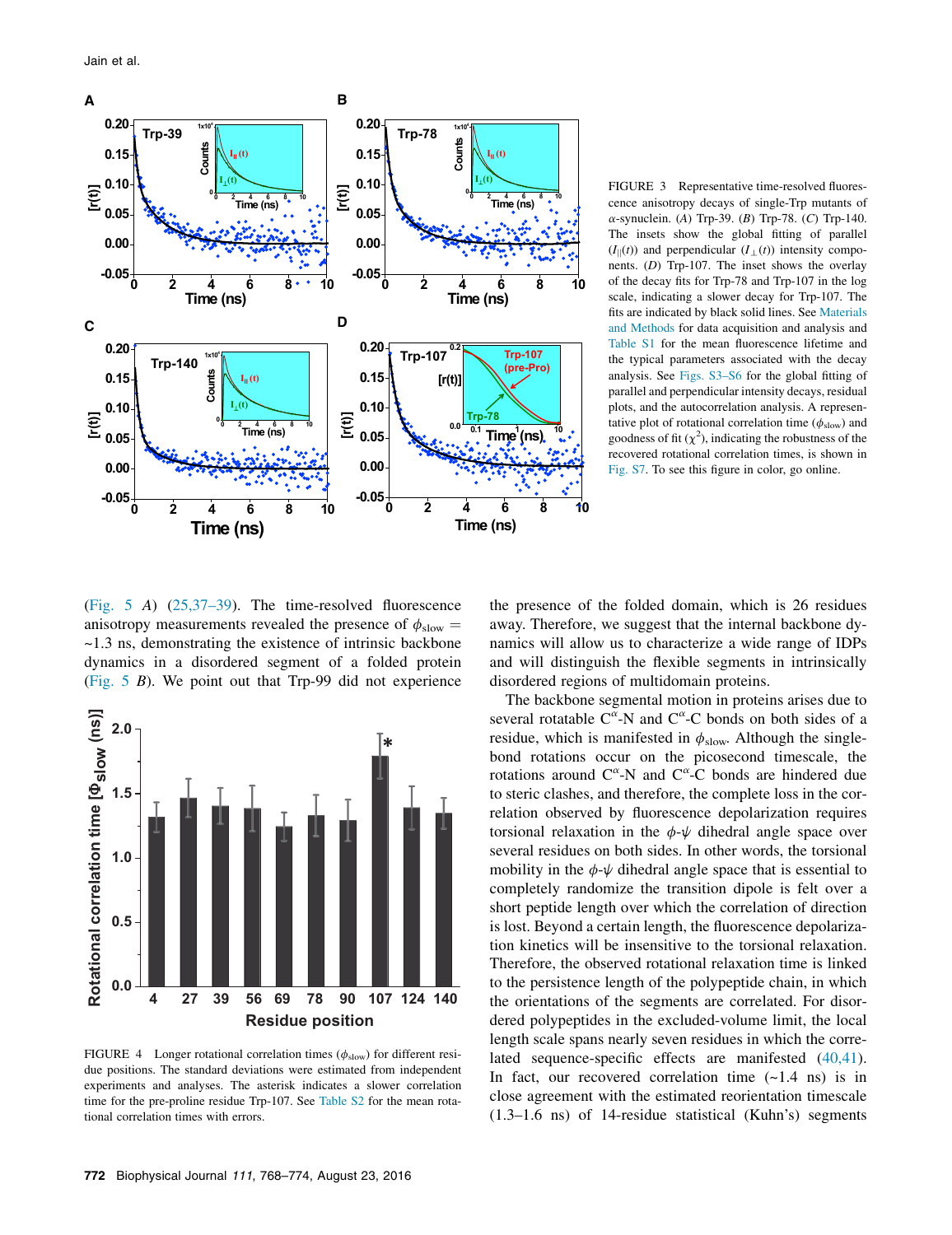

FIGURE 5 (A) The NMR structure of human PrP (90–231) ((39) PDB: 2LSB) generated using PyMOL (Version 1.8, Schrödinger, LLC, New York). The single (intrinsic) Trp located at the 99th position of the N-terminal unstructured region is shown in yellow.  $(B)$  Time-resolved fluorescence anisotropy decay of PrP. The inset shows the global fitting of  $I_{\parallel}(t)$  and  $I_{\perp}(t)$ . To see this figure in color, go online.

of  $\alpha$ -synuclein (42). In addition, our data corroborate the previous results obtained from molecular dynamics (MD) simulations that characterized the local dihedral angle fluctuations of flexible loops and unfolded proteins (34,43). In fact, the results from MD and NMR also indicated the presence of a timescale ranging between 1.3 and 1.4 ns that corresponds to the short-range dihedral angle fluctuations in the unfolded state (43). We do not rule out the presence of a small fraction of long-range and global conformational dynamics that are not detected due to the limited time window offered by the short fluorescence lifetime of  $Trp$  ( $\sim$ 2 ns). Nevertheless, our picosecond time-resolved fluorescence depolarization quantifies the short-range torsional dynamics, whereas the previous NMR relaxation measurements detected the long-range correlated dynamics on a slower timescale  $(5-8 \text{ ns})$   $(42)$ . Thus, fluorescence depolarization and NMR relaxation measurements complement each other and can be coupled to construct a comprehensive backbone dynamical map of disordered proteins.

# **CONCLUSIONS**

In summary, we have carried out sensitive and site-specific time-resolved depolarization measurements to discern local conformational hopping in the  $\phi$ - $\psi$  space. Our findings provide an experimental underpinning for the existing results obtained using MD simulations. Fluorescence depolarization measurements allowed us to access a timescale that is not easily obtainable in other relaxation measurements. In addition, since fluorescence emission is highly sensitive, one can use much lower protein concentrations to study a predominantly monomeric form, minimizing the effect of aggregation. This approach can also be utilized at the single-molecule level by using much brighter fluorophores. The use of long-lifetime fluorescent probes will further improve the characterization of a wide range of dynamical events. Site-specific backbone segmental mobility will be highly sensitive to the local and global structural transitions, the coil $-to$ -globule transition, the presence of chimeric structural components, and ''composition-to-conformation'' relationships in IDPs (44,45). Furthermore, the torsional mobility will be a powerful readout to monitor disorder-to-order transitions during amyloid aggregation of IDPs and unordered peptides (46–48). In addition, recent all-atom MD simulations have revealed that the hops in the dihedral angle space provide the dominant mechanism of internal friction (49,50). We envision that the experimental quantification of shortrange segmental mobility will allow us to decipher the contribution of internal friction in IDPs and in the disordered regions of proteins.

#### SUPPORTING MATERIAL

Seven figures and two tables are available at http://www.biophysj.org/ biophysj/supplemental/S0006-3495(16)30589-6.

## AUTHOR CONTRIBUTIONS

S.M. conceived and designed research; N.J., D.N., K.B., V.D., and M.B. performed research; N.J., D.N., V.D., S.A., M.B., and S.M. analyzed data; and M.B. and S.M. wrote the article.

# ACKNOWLEDGMENTS

We thank Prof. V. Subramaniam (University of Twente) and Prof. P. Guptasarma (IISER Mohali) for their donation of plasmids. We thank Prof. G. Krishnamoorthy and Ms. M. Kombrabail (TIFR Mumbai) for helping us with the time-resolved fluorescence measurements and Prof. N. Periasamy for providing us with the data analysis software.

We thank the members of the Mukhopadhyay lab for critical reading and the Council of Scientific and Industrial Research, Science and Engineering Research Board, Department of Science and Technology, and the Ministry of Human Resouce Development, Government of India for financial support (grants to S.M.; fellowships to K.B., S.A., and M.B.).

## **REFERENCES**

- 1. Fersht, A. 1999. Structure and Mechanism in Protein Science: A Guide to Enzyme Catalysis and Protein Folding. W. H. Freeman, New York.
- 2. Henzler-Wildman, K., and D. Kern. 2007. Dynamic personalities of proteins. Nature. 450:964–972.
- 3. Fuxreiter, M. 2014. Computational Approaches to Protein Dynamics: From Quantum to Coarse-Grained Methods. Taylor & Francis, Abingdon, United Kingdom.